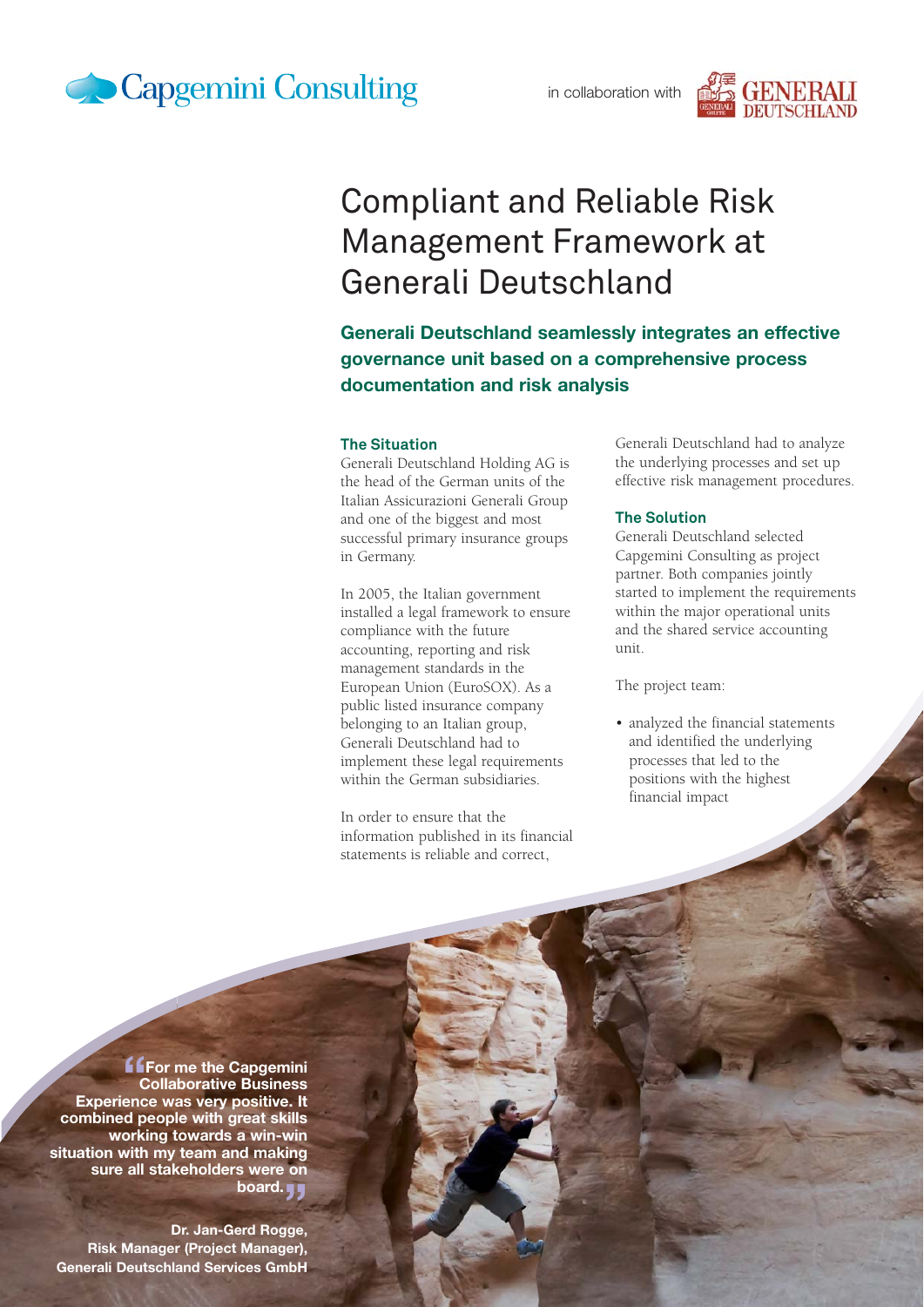- defined a consistent and robust process documentation and risk assessment method in accordance with the existing IT architecture and risk framework used within Generali Deutschland
- generated an intuitive, overall closing process providing at the same time an overview of all subledger interfaces and a testable but lean closing process with defined key controls
- created a consistent process landscape by mapping the processes into an end-to-end framework that integrates the operational units, accounting department and IT
- used the established process documentation to identify weaknesses and define action plans for optimization by eliminating redundant process controls.

## **The Result**

Generali Deutschland built and integrated a compliance unit that ensures the fulfilment of the Italian legal requirements within Generali Deutschland. Capgemini Consulting supported the client in delivering a comprehensive process documentation and risk analysis for the most critical processes.

The team further increased the transparency and quality of existing processes by establishing ongoing process controls. In the end, this ensured the overall reliability of financial reporting focusing on both effectiveness and efficiency.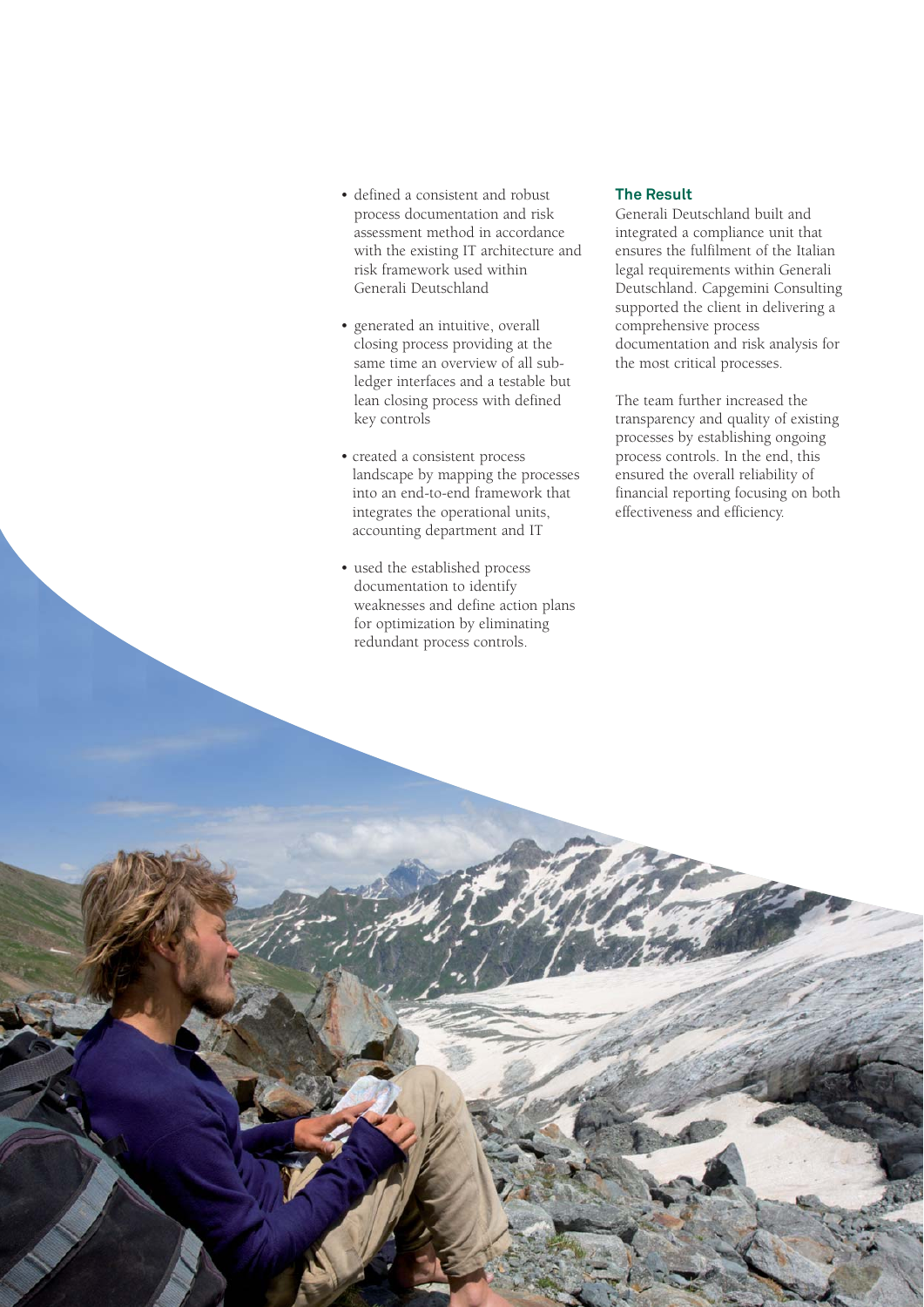# **How Generali Deutschland and Capgemini Consulting Worked Together**

Following a collaborative approach an essential to all its assignments— Capgemini Consulting worked very closely with Generali Deutschland and its various stakeholders. Jointly with the client, Capgemini involved the process owners in the project at an early stage and openly communicated the scope of work to them.

The close collaboration between the client's and Capgemini Consulting's business and field experts ensured an ongoing critical reflection on project deliverables. Regular telephone conferences, workshops, presentations and Capgemini Consulting's presence at the client's site fostered a continuous project communication. Generali Deutschland and Capgemini Consulting approached the project in four phases.

The objective of the first project phase was to define a common methodology as a platform for the roll-out of the risk management framework within the organization. The project team ensured that all existing frameworks and methods were taken into account before creating additional schemes.

The team considered the to-date risk framework and monitoring, process architecture, IT landscape and organizational structure of Generali Deutschland. This further increased the client's acceptance of the new framework. As a result, Generali Deutschland and Capgemini Consulting established a powerful and flexible methodology combining acknowledged risk management frameworks, such as COSO and CobiT, with the existing process and risk tracking methods at Generali Deutschland. The design and implementation of a consistent business process methodology based on best practices, and its efficient integration within the existing Generali Deutschland approach was crucial for the success of the project.

In the second phase, the team initiated the process documentation and the risk analysis. Together with Assicurazioni Generali, the project team determined the scope by conducting a thorough analysis of the annual report, the income statement and the underlying chart of accounts.

The team prioritized the account positions according to their share in the balance sheet and the income statement. The project management maintained a lean project scope by focusing on the key processes at the eight operational and five service units of Generali Deutschland. The actual process documentation could therefore be limited to a targeted set of processes.

In the third phase, the project team integrated all documented processes into a comprehensive process map, oriented at the client's process benchmark structure. This map was extended to a consistent end-to-end process chain, which not only allowed to identify important process interfaces, but also to level the focus from individual process monitoring towards a holistic risk controlling throughout the entire value chain. Instead of focusing on isolated risks resulting from individual subprocesses, Generali Deutschland could now concentrate on the quality of complete business transactions. This enabled the organization to significantly reduce the number of controls to a limited set of key controls.

In the fourth phase, the team accompanied the process owners and internal auditors during process walkthroughs. The team made sure that the actual processes were congruent with the process documentation and applied resulting changes to the documentation if necessary. The processes could then be tested for the effectiveness of the implemented risk controls. After the walkthroughs and tests, Capgemini Consulting supported Generali Deutschland to integrate the test findings within the organization.